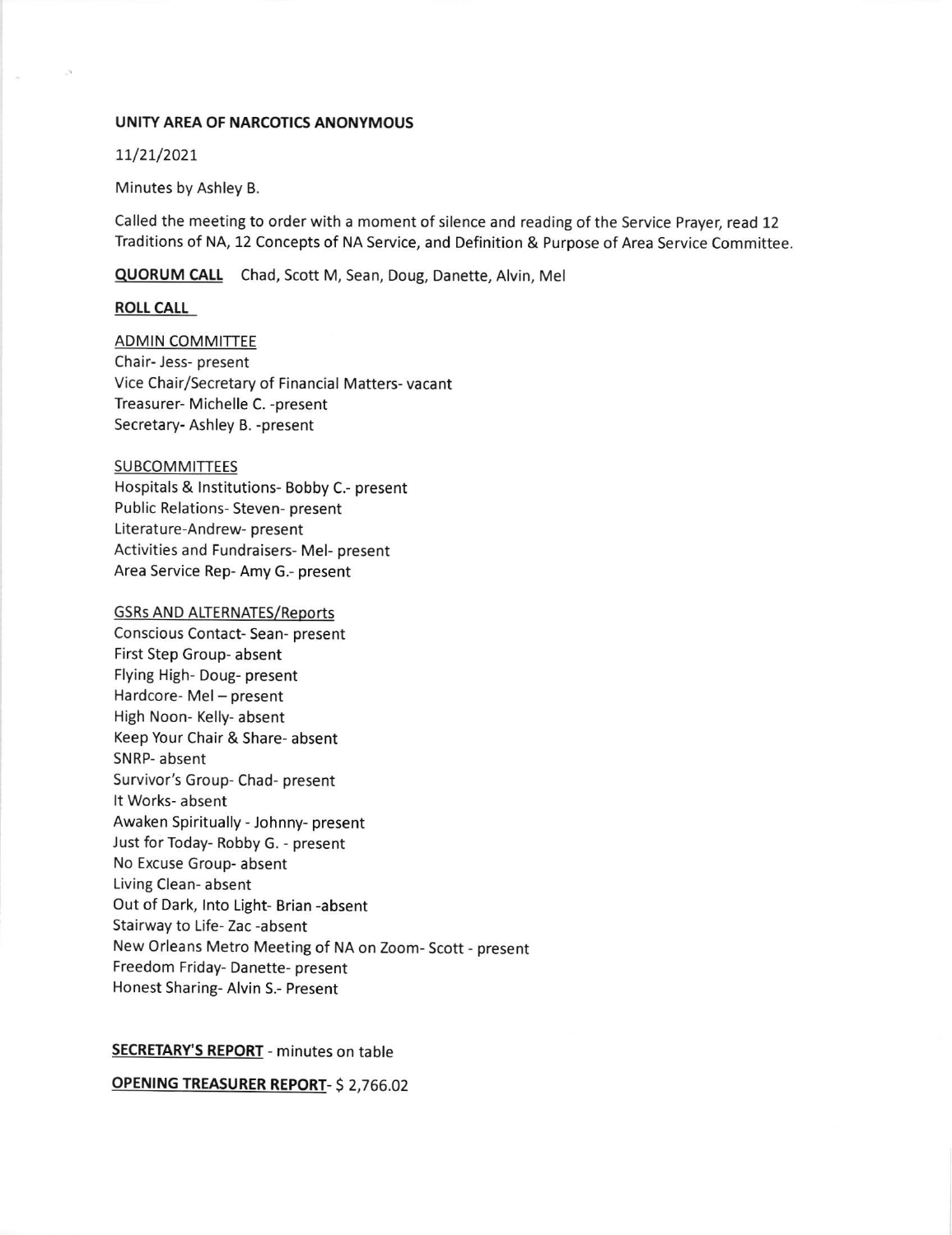### GSR REPORTS

Conscious Contact- Sean- verbal report First Step Group- absent Flying High- Doug- verbal report Hardcore- Mel - verbal report High Noon- Kelly- absent Keep Your Chair & Share- absent SNRP- absent Survivor's Group- Chad- This meeting will be closed for Thanksgiving It Works- absent Awaken Spiritually - Johnny- This group is looking for a new meeting location. Just for Today- Robby G. - This meeting needs more attendance No Excuse Group- absent Living Clean- absent Out of Dark, lnto Light- Brian -absent Stairway to Life- Zac -absent New Orleans Metro Meeting of NA on Zoom- Scott - verbal report Freedom Friday- Danette- verbal report Honest Sharing- Alvin S.- verbal report

ASR REPORT- The report is attached to the mins.

## SUBCOMMITTEE REPORTS

Hospitals & lnstitutions- Bobby- H&l recently had meetings at Avenues, NOLA Detox and Grace House Public Relations- The PR Subcommittee will have their first meeting December 6<sup>th</sup> on Zoom at 7pm. The zoom lD is 756299473. A flyer will be posted on unity area facebook page with info. Future PR subcommittee meetings will be on Zoom and in-person. Unity area Forms and meetings minutes for the area as well as regional can be found on the unityna.org site.

Literature- Andrew- The literature subcommittee is reformatting the order form to include the shipping costs. They are also coming up with guidelines that pertain to the protection of the literature. More info will be presented in the next area meeting.

A&F- This subcommittee has met weekly since last area. A chair, Vice chair and treasurer have been appointed. The Let it Snow party will take place December  $3<sup>rd</sup>$  at 7pm and will feature an ugly sweater contest, DJ Todd, 50/50 raffle, silent auction, food and speaker. ltems and funds have been dontated by individuals and groups. The budget is attached to the minutes. MAILBOX REPORT- The mailbox has not been checked.

# Old Business-

- Rent for Unity Area is due in December. This is a one-time payment of \$300 for the year. This went back to the groups for voting and there was a unanimous vote of approval for the rent payment.
- A motion was made to take \$800 from prudent reserve to fund a Unity Area Christmas party. The purpose was to provide food, fun and fellowship as well as to make money for the unity area The motion went back to groups. This motion was discussed by the GSRS and withdrawn.

### NEW BUSINESS.

. A motion was made by Robbie G. and seconded by Chad to reduce the prudent reserve to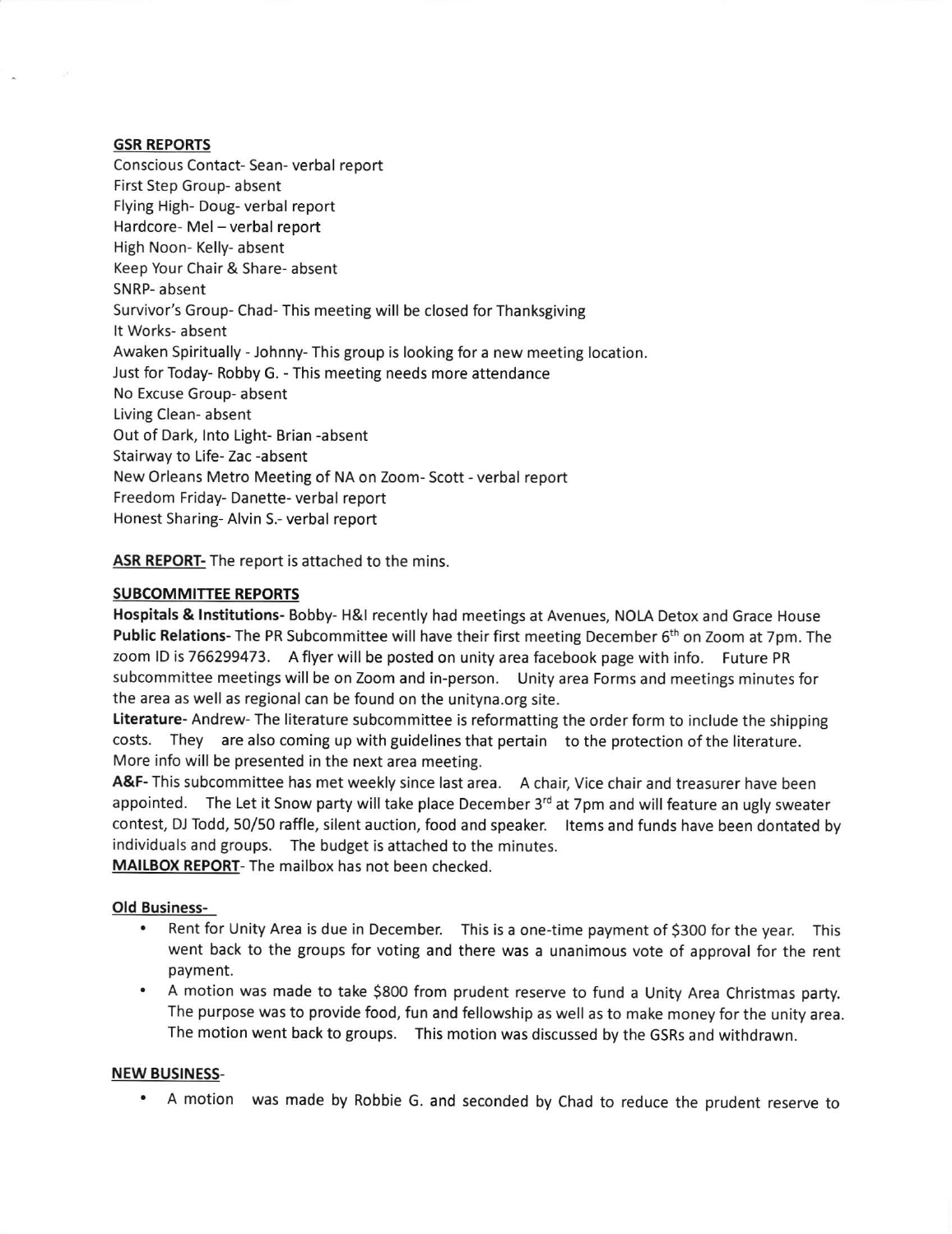51,250.00. The intent of the motion was to cut down on unnecessary bickering. This will go back to the groups. lt is not certain what our exact expenses are monthly for the unity area.

### TREASURER'S CLOSING REPORT: \$2,177.32

### **MOTION TO CLOSE**

 $\sigma_{\rm c}$  ,  $\sigma_{\rm c}$  ,  $\sigma$ 

Danette motioned to close and Mel seconded.

Closed with moment of silence and the serenity Prayer.

# NEXT AREA IS SUNDAY DECEMBER 19th, 2021